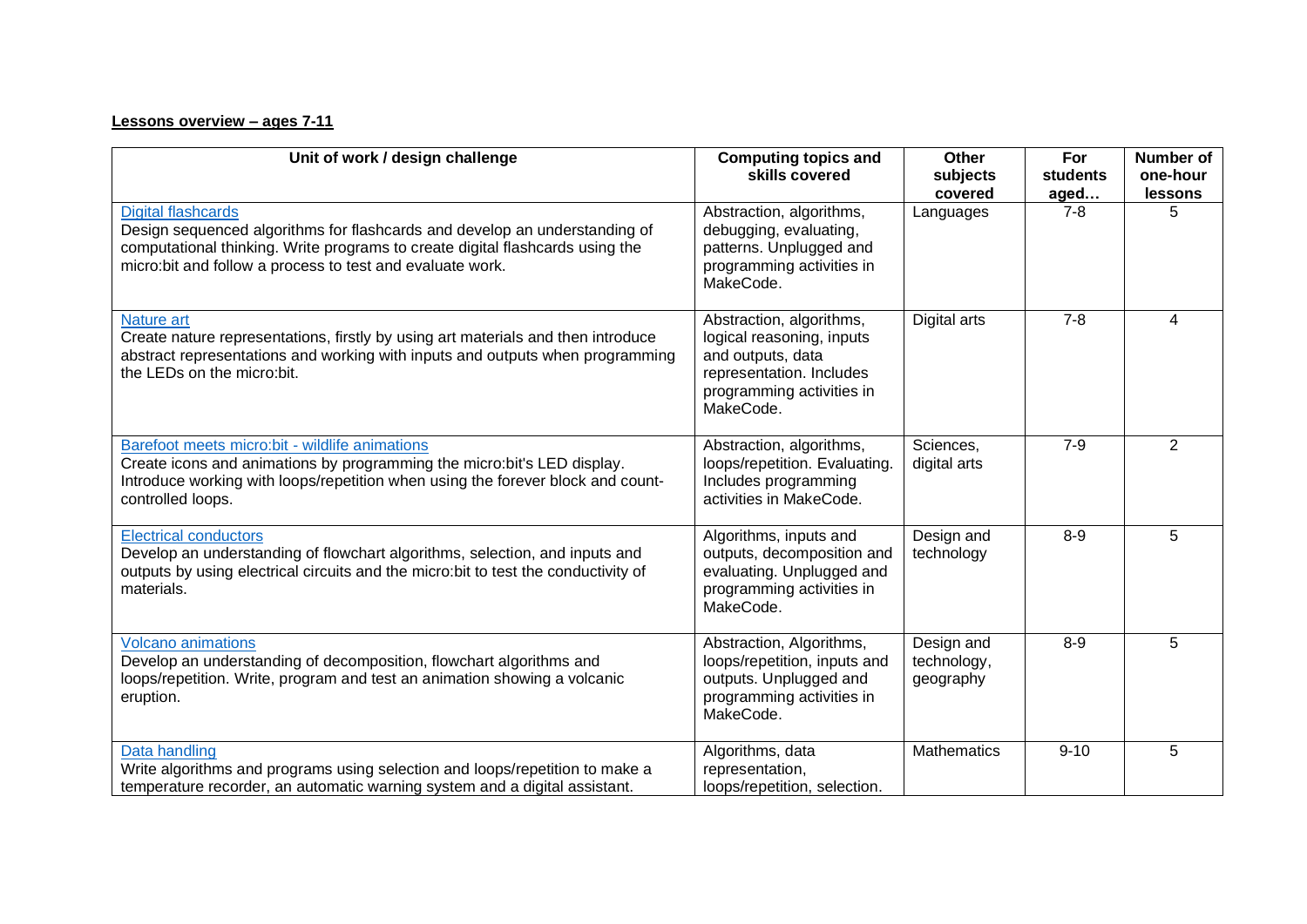|                                                                                                                                                                                                                                                  | Includes programming<br>activities in MakeCode.                                                                        |                                                  |           |                |
|--------------------------------------------------------------------------------------------------------------------------------------------------------------------------------------------------------------------------------------------------|------------------------------------------------------------------------------------------------------------------------|--------------------------------------------------|-----------|----------------|
| <b>Musical micro:bit</b><br>Compose musical phrases and write algorithms to play them on instruments. Then<br>program the micro:bit to play/output the phrases when events are triggered using<br>inputs.                                        | Algorithms, evaluating,<br>inputs and outputs.<br>Includes programming<br>activities in MakeCode.                      | <b>Music</b>                                     | $9 - 10$  | 5              |
| Barefoot meets micro:bit - litter hunt<br>Use buttons and sensors on the micro: bit to make images display on the LED<br>output. Then create a device that uses variables to record details of litter in the<br>local area that can be recycled. | Algorithms, inputs and<br>outputs, variables,<br>representing data. Includes<br>programming activities in<br>MakeCode. | Sciences                                         | $9 - 11$  | 2              |
| <b>Getting active</b><br>Develop an understanding of variables through unplugged and programming<br>activities. Design a star-jump and step counter, and a family activity selector.                                                             | Algorithms, variables,<br>evaluating. Unplugged and<br>programming activities in<br>MakeCode.                          | Sciences                                         | $10 - 11$ | 5              |
| NCCE - programming B sensing<br>Develop an understanding of sequence, loops/repetition, selection and variables<br>by building a fortune-teller program, a navigational device and a step counter.                                               | Algorithms, selection,<br>variables, loops/repetition.<br>Includes programming<br>activities in MakeCode.              | Design and<br>technology                         | $10 - 11$ | 6              |
| Protecting animals on land<br>Two simple activities using the micro:bit's buttons and radio function that explore<br>how technology is used to design prototypes that can protect biodiversity.                                                  | Algorithms, inputs and<br>outputs, computer systems,<br>networks. Includes<br>programming activities in<br>MakeCode.   | Design and<br>technology,<br><b>Global Goals</b> | $7 - 11$  | $\overline{2}$ |
| Saving sea creatures<br>Projects to learn about the threats faced by fish and sea turtles and how<br>prototyping with technology can help design products to care for and promote<br>biodiversity.                                               | Algorithms, inputs and<br>outputs, computer systems.<br>Includes programming<br>activities in MakeCode.                | <b>Global Goals</b>                              | $7 - 11$  | $\overline{2}$ |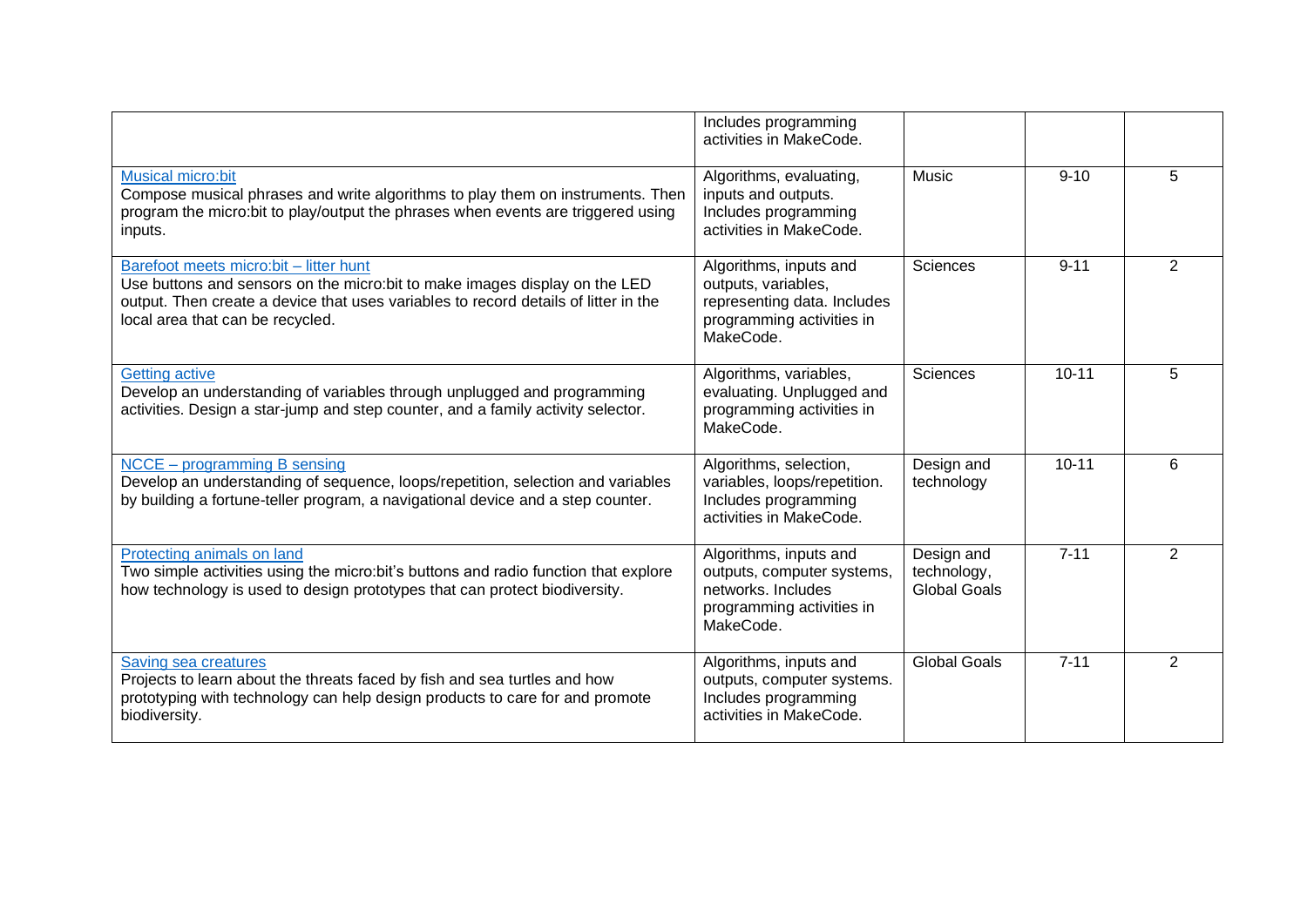## **Lessons overview – ages 11-16**

| Unit of work / design challenge                                                                                                                                                          | <b>Computing topics covered</b>                                                     | Other<br>subjects<br>covered                                           | For<br>students<br>aged | <b>Number of</b><br>one-hour<br>lessons |
|------------------------------------------------------------------------------------------------------------------------------------------------------------------------------------------|-------------------------------------------------------------------------------------|------------------------------------------------------------------------|-------------------------|-----------------------------------------|
| <b>Computing fundamentals</b><br>Learn about computational thinking, programming and computer systems through<br>unplugged activities and experimenting with the micro:bit.              | Algorithms, computer<br>systems debugging, iteration,<br>prototyping, selection,    | None                                                                   | $11 - 12$               | 6                                       |
| <b>Health tech</b><br>Develop and apply your knowledge and understanding of computational thinking<br>and problem-solving to create a prototype health tech innovation.                  | Computational thinking,<br>problem solving, preparing<br>presentations, prototyping | Design and<br>technology,<br>sciences                                  | $11 - 14$               | 5                                       |
| Introduction to cryptography<br>Write algorithms for a Caesar cipher and write Caesar ciphers in text-based<br>programming.                                                              | Algorithms, Javascript,<br>logical reasoning, problem<br>solving, Python            | History                                                                | $11 - 14$               | 3                                       |
| Introduction to cyber security<br>Gain an understanding of the importance of cyber security before writing<br>algorithms and programs to create a 'strong password generator'.           | Algorithms, evaluating,<br>programming, safety and<br>security                      | None                                                                   | $11 - 14$               | 3                                       |
| <b>Sensory classroom</b><br>Evaluate existing aids for learners who are sensitive to sensory stimulus and then<br>use this understanding to devise an aid using the micro:bit.           | Algorithms, computer<br>systems, evaluating,<br>programming,                        | None                                                                   | $11 - 14$               | 4                                       |
| <b>Being active</b><br>Projects to learn about the importance of being active to help prevent heart<br>disease, and to create wearable devices to encourage people to be more active.    | Algorithms, computer<br>systems, evaluating,<br>programming                         | Design and<br>technology,<br>Global<br>Goals,<br>physical<br>education | $11 - 14$               | 3                                       |
| <b>Night safety</b><br>Create a gadget that reminds users when it is time to "Be Safe: Be Seen!". Then<br>design a flashing wheel light for a wheelchair user and a light-up school bag. | Algorithms, computational<br>thinking, computer systems,<br>evaluating, programming | Design and<br>technology,<br><b>Global Goals</b>                       | $11 - 14$               | 3                                       |